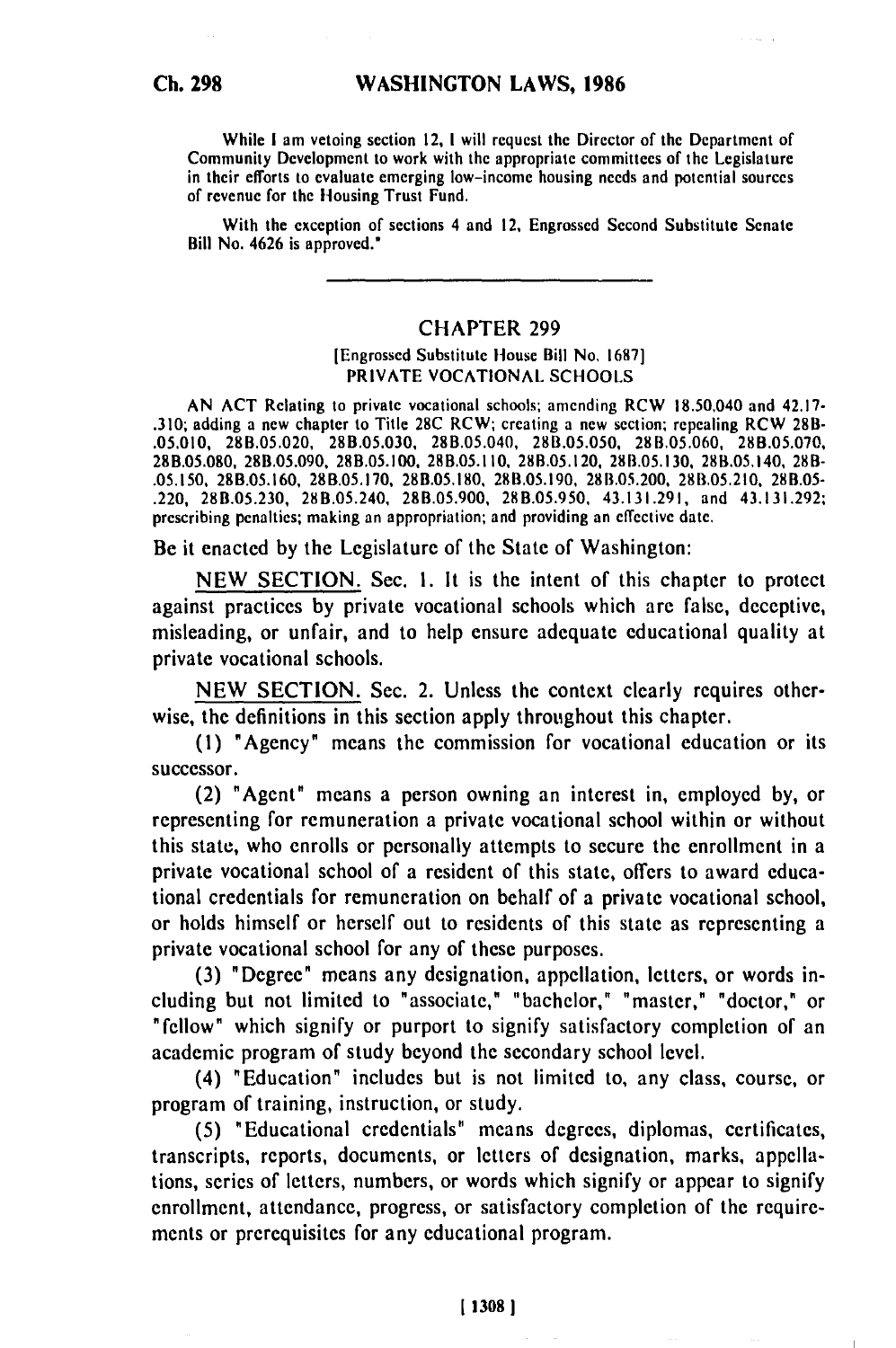**(6)** "Entity" includes, but is not limited to, a person, company, firm, society, association, partnership, corporation, or trust.

(7) "Private vocational school" means any entity offering postsecondary education in any form or manner for the purpose of instructing, training, or preparing persons for any vocation or profession.

(8) "To grant" includes to award, issue, sell, confer, bestow, or give.

(9) "To offer" includes, in addition to its usual meanings, to advertise or publicize. "To offer" also means to solicit or encourage any person, directly or indirectly, to perform the act described.

(10) "To operate" means to establish, keep, or maintain any facility or location where, from, or through which education is offered or educational credentials are offered or granted to residents of this state, and includes contracting for the performance of any such act.

NEW SECTION. Sec. 3. This chapter does not apply to:

(I) Bona fide trade, business, professional, or fraternal organizations sponsoring educational programs primarily for that organization's membership or offered by that organization on a no-fee basis;

(2) Entities offering education that is exclusively avocational or recreational;

(3) Education not requiring payment of money or other consideration if this education is not advertised or promoted as leading toward educational credentials;

(4) Entities that are established, operated, and governed by this state or its political subdivisions under Title 28A, 28B, or 28C RCW;

(5) Degree-granting programs in compliance with the rules of the higher education coordinating board;

(6) Any other entity to the extent that it has been exempted from some or all of the provisions of this chapter under section 10 of this act;

(7) Entities not otherwise exempt that are of a religious character, but only as to those educational programs exclusively devoted to religious or theological objectives and represented accurately in institutional catalogs or other official publications;

(8) Entities certified by the federal aviation administration;

(9) Barber and cosmetology schools licensed under chapter 18.16 RCW;

(10) Entities which only offer courses approved to meet the continuing education requirements for licensure under chapters 18.04, 18.78, 18.88, or 48.17 RCW; and

**(11)** Entities not otherwise exempt offering only workshops or seminars lasting no longer than three calendar days.

NEW SECTION. Sec. 4. The agency:

(1) Shall maintain a list of private vocational schools licensed under this chapter;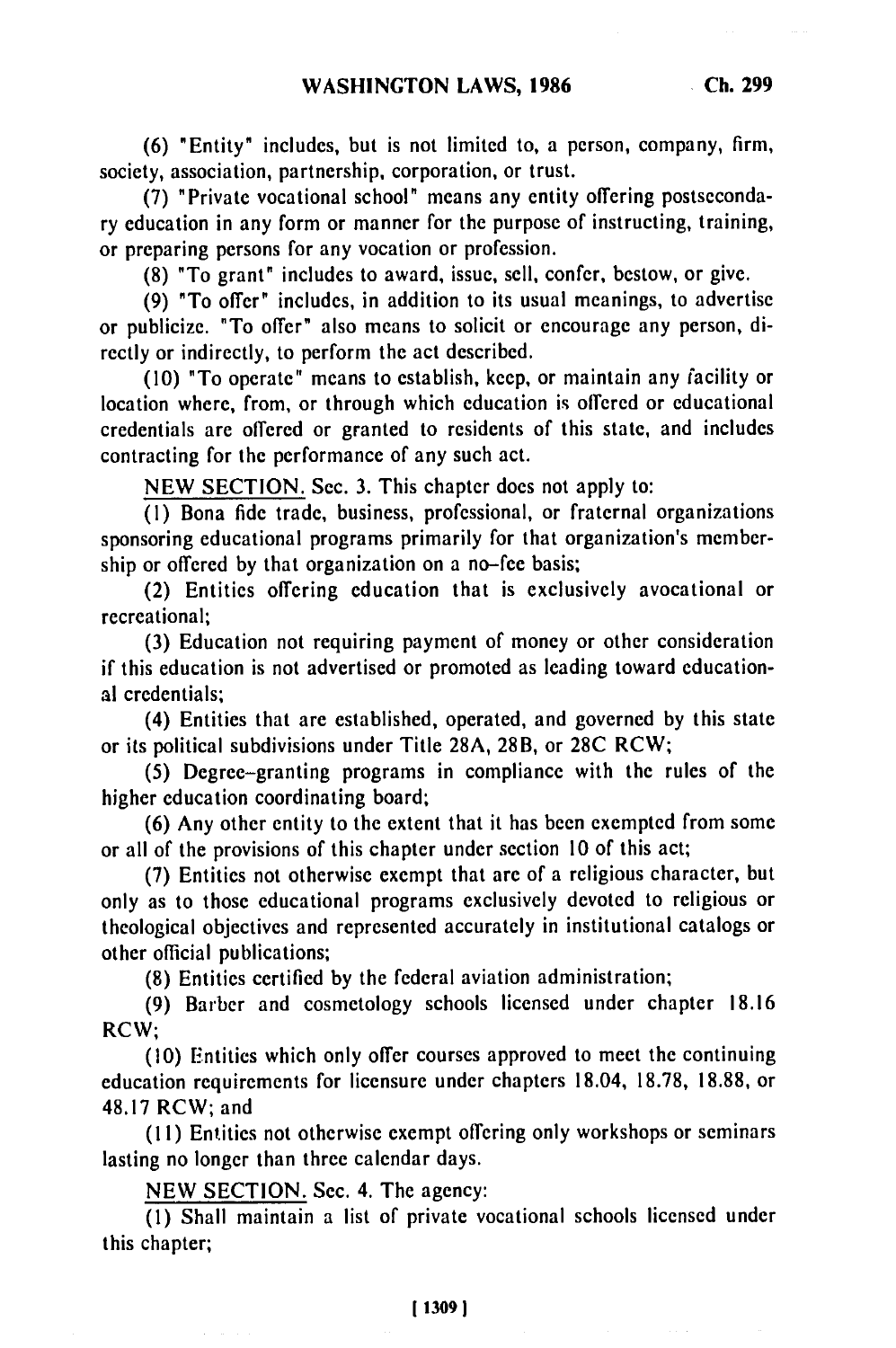# **WASHINGTON LAWS, 1986**

(2) Shall adopt rules in accordance with chapter 34.04 RCW to carry out this chapter;

(3) May investigate any entity the agency reasonably believes to be subject to the jurisdiction of this chapter. In connection with the investigation, the agency may administer oaths and affirmations, issue subpoenas and compel attendance, take evidence, and require the production of any books, papers, correspondence, memorandums, or other records which the agency deems relevant or material to the investigation. The agency, including its staff and any other authorized persons, may conduct site inspections and examine records of all schools subject to this chapter;

(4) Shall develop an interagency agreement with the higher education coordinating board to regulate degree-granting private vocational schools with respect to nondegree programs.

NEW SECTION. Sec. 5. **(1)** The agency shall adopt by rule minimum standards for private vocational schools. The minimum standards shall include, but not be limited to, requirements for each school to:

(a) Disclose to the agency information about its ownership and financial position and to demonstrate that it has sufficient financial resources to fulfill its commitments to students. Financial disclosures provided to the agency shall not be subject to public disclosure under chapter 42.17 RCW.

(b) Follow a uniform state-wide cancellation and refund policy as specified by the agency.

(c) Disclose through use of a school catalog, brochure, or other written material, necessary information to students so that students may make informed enrollment decisions. The agency shall specify what information is required.

(d) Use an enrollment contract or agreement that includes: (i) The cancellation and refund policy, (ii) a brief statement that the school is licensed under this chapter and that inquiries may be made to the agency, and (iii) other necessary information as determined by the agency.

(e) Describe accurately and completely in writing to students before their enrollment prerequisites and requirements for (i) completing successfully the programs of study in which they are interested and (ii) qualifying for the fields of employment for which their education is designed.

(2) The agency shall deny, revoke, or suspend the license of any school that does not meet or maintain the minimum standards.

NEW SECTION. Sec. 6. Any entity desiring to operate a private vocational school shall apply for a license to the agency on a form provided by the agency. The agency shall issue a license if the school:

(I) Files a completed application with information satisfactory to the agency. Misrepresentation by an applicant shall be grounds for the agency, at its discretion, to deny or revoke a license.

(2) Files the surety bond or other security required under this chapter.

(3) Pays the required fees.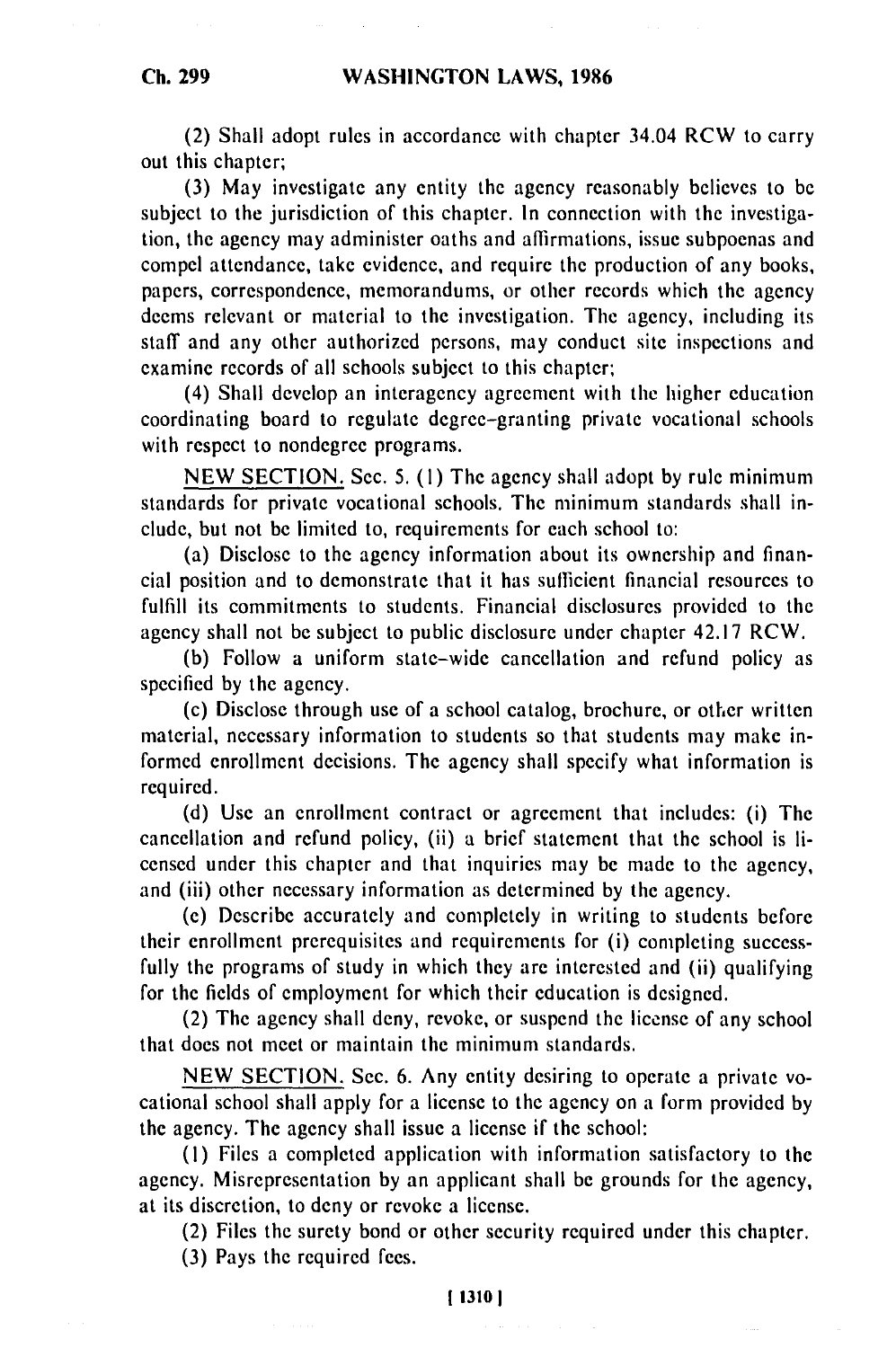(4) Meets the minimum standards adopted by the agency under section 5 of this act.

Licenses shall be valid for one year from the date of issue unless revoked or suspended. If a school fails to file a completed renewal application at least thirty days before the expiration date of its current license the school shall be subject to payment of a late filing fee fixed by the agency.

NEW SECTION. Sec. 7. The agency shall establish fees by rule at a level necessary to approximately recover the staffing costs incurred in administering this chapter. All fees collected under this section shall be deposited in the state general fund.

NEW SECTION. Sec. 8. **(1)** Each private vocational school shall have on file with the agency an approved surety bond or other security in lieu of a bond. The bond or other security shall be in an amount not less than five thousand dollars but no more than two hundred thousand dollars. Security shall be determined on an incremental scale based on the average amount of unearned prepaid tuition in possession of the school, as determined by the agency.

(2) In lieu of a surety bond, a private vocational school may deposit with the agency a cash deposit or other negotiable security acceptable to the agency. The security deposited with the agency in lieu of the surety bond shall be returned to the school one year after the school's license has expired or been revoked if legal action has not been instituted against the school or the security deposit at the expiration of the year. The obligations and remedies relating to surety bonds authorized by this section, including but not limited to the settlement of claims procedure in subsection (5) of this section, shall apply to deposits filed with the agency, as applicable.

(3) Each bond shall:

(a) Be executed by the private vocational school as principal and by a corporate surety licensed to do business in the state;

(b) Be payable to the state for the benefit and protection of any student or enrollee of a private vocational school, or, in the case of a minor, his or her parents or guardian;

(c) Be conditioned on compliance with all provisions of this chapter and the agency rules adopted under this chapter;

(d) Require the surety to give written notice to the agency at least thirty-five days before cancellation of the bond; and

(e) Remain in effect for one year following the effective date of its cancellation or termination as to any obligation occurring on or before the effective date of cancellation or termination.

(4) Upon receiving notice of a bond cancellation, the agency shall notify the school that the license will be suspended on the effective date of the bond cancellation unless the school files with the agency another approved surety bond or other security.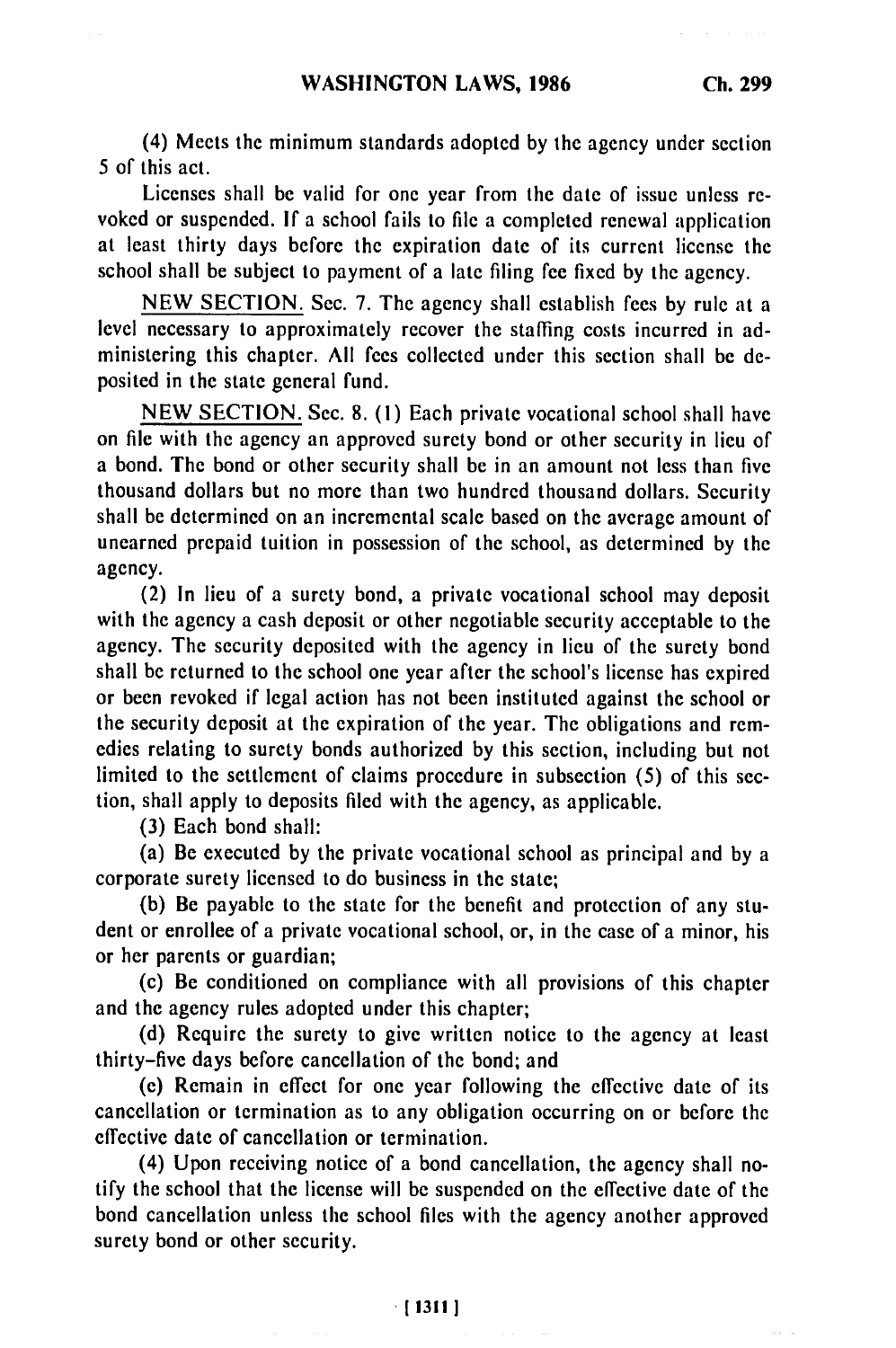**Ch. 299**

**(5) If** a complaint is filed under section 12(1) of this act against a private vocational school, the agency may file a claim against the surety and settle claims against the surety by following the procedure in this subsection.

(a) The agency shall attempt to notify all potential claimants. If the absence of records or other circumstances makes it impossible or unreasonable for the agency to ascertain the names and addresses of all the claimants, the agency after exerting due diligence and making reasonable inquiry to secure that information from all reasonable and available sources, may make a demand on a bond on the basis of information in the agency's possession. The agency is not liable or responsible for claims or the handling of claims that may subsequently appear or be discovered.

(b) Thirty days after notification, if a claimant fails, refuses, or neglects to file with the agency a verified claim, the agency shall be relieved of further duty or action under this chapter on behalf of the claimant.

(c) After reviewing the claims, the agency may make demands upon the bond on behalf of those claimants whose claims have been filed. The agency may settle or compromise the claims with the surety and may execute and deliver a release and discharge of the bond.

(d) If the surety refuses to pay the demand, the agency may bring an action on the bond in behalf of the claimants. If an action is commenced on the bond, the agency may require a new bond to be filed.

(e) Within ten days after a recovery on a bond or other posted security has occurred, the private vocational school shall file a new bond or otherwise restere its security on file to the required amount.

(6) The liability of the surety shall not exceed the amount of the bond.

NEW SECTION. Sec. 9. A private vocational school, whether located in this state or outside of this state, shall not conduct business of any kind, make any offers, advertise or solicit, or enter into any contracts unless the private vocational school is licensed under this chapter.

NEW SECTION. Sec. 10. The executive director of the agency may suspend or modify any of the requirements under this chapter in a particular case if the agency finds that:

**(1)** The suspension or modification is consistent with the purposes of this chapter; and

(2) The education to be offered addresses a substantial, demonstrated need among residents of the state or that literal application of this chapter would cause a manifestly unreasonable hardship.

NEW SECTION. Sec. **11.** It is an unfair business practice for a private vocational school or agent to:

(I) Fail to comply with the terms of a student enrollment contract or agreement;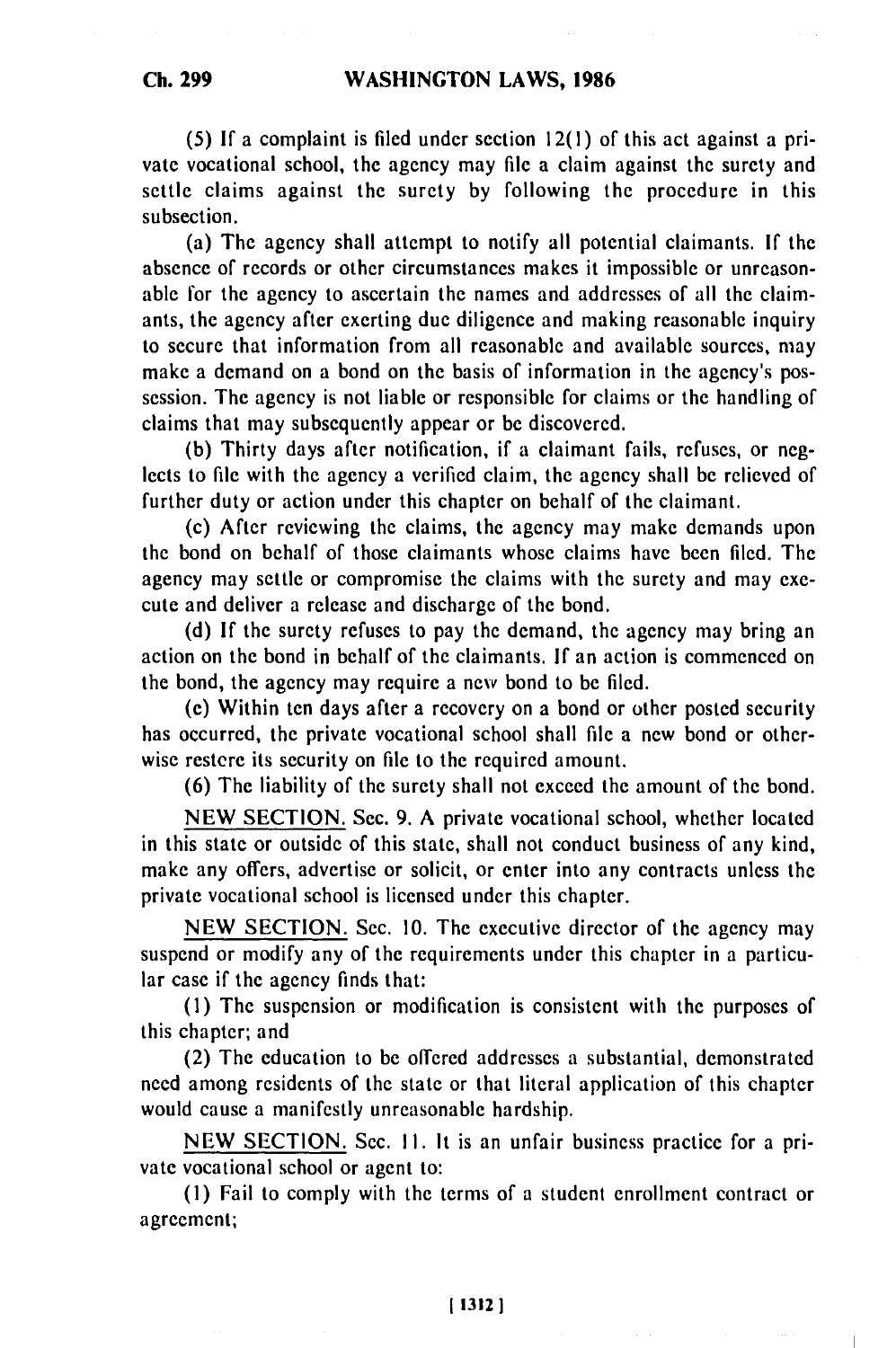(2) Use an enrollment contract form, catalog, brochure, or similar written material affecting the terms and conditions of student enrollment other than that previously submitted to the agency and authorized for use;

(3) Represent falsely, directly or by implication, that the school is an employment agency, is making an offer of employment or otherwise is attempting to conceal the fact that what is being represented are course offerings of a school;

(4) Represent falsely, directly or by implication, that an educational program is approved by a particular industry or that successful completion of the program qualifies a student for admission to a labor union or similar organization or for the receipt of a state license in any business, occupation, or profession;

(5) Represent falsely, directly or by implication, that a student who successfully completes a course or program of instruction may transfer credit for the course or program to any institution of higher education;

(6) Represent falsely, directly or by implication, in advertising or in any other manner, the school's size, location, facilities, equipment, faculty qualifications, or the extent or nature of any approval received from an accrediting association;

(7) Represent that the school is approved, recommended, or endorsed by the state of Washington or by the agency, except the fact that the school is authorized to operate under this chapter may be stated;

(8) Provide prospective students with any testimonial, endorsement, or other information which has the tendency to mislead or deceive prospective students or the public regarding current practices of the school, current conditions for employment opportunities, or probable earnings in the occupation for which the education was designed;

(9) Designate or refer to sales representatives as "counselors," "advisors," or similar terms which have the tendency to mislead or deceive prospective students or the public regarding the authority or qualifications of the sales representatives;

(10) Make or cause to be made any statement or representation in connection with the offering of education if the school or agent knows or reasonably should have known the statement or representation to be false, substantially inaccurate, or misleading; or

(11) Engage in methods of advertising, sales, collection, credit, or other business practices which are false, deceptive, misleading, or unfair, as determined by the agency by rule.

It is a violation of this chapter for a private vocational school to engage in an unfair business practice.

NEW SECTION. Sec. 12. **(1)** A person claiming loss of tuition or fees as a result of an unfair business practice may file a complaint with the agency. The complaint shall set forth the alleged violation and shall contain information required by the agency. A complaint may also be filed with the

**I 1313 1**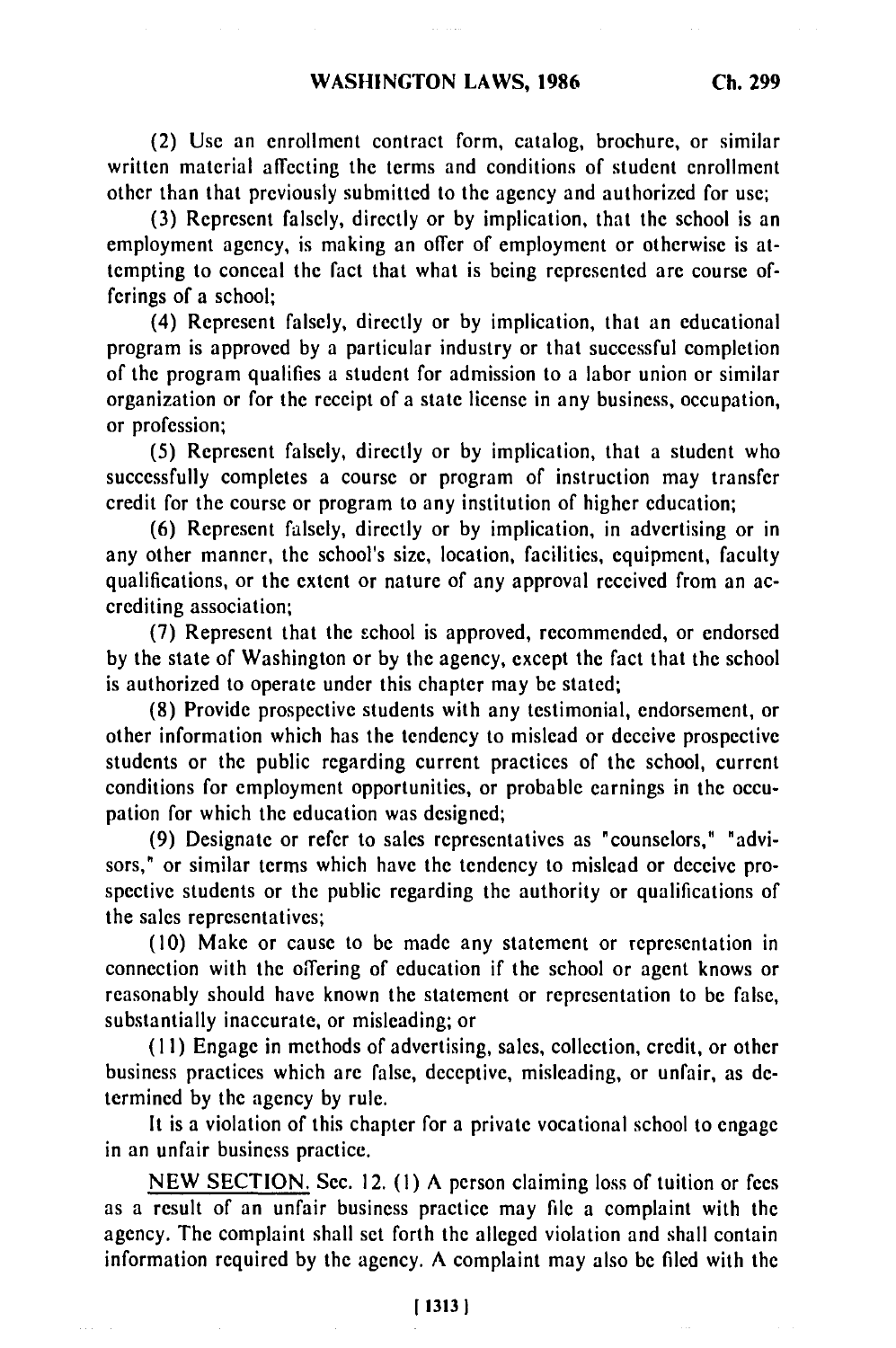## **WASHINGTON LAWS, 1986**

agency by an authorized staff member of the agency or by the attorney general.

(2) The agency shall investigate any complaint under this section and may attempt to bring about a settlement. The agency may hold a contested case hearing pursuant to the administrative procedure act, chapter 34.04 RCW, in order to determine whether a violation has occurred. If the agency prevails, the private vocational school shall pay the costs of the administrative hearing.

(3) If, after the hearing, the agency finds that the private vocational school or its agent engaged in or is engaging in any unfair business practice, the agency shall issue and cause to be served upon the violator an order requiring the violator to cease and desist from the act or practice and may impose the penalties under section 13 of this act. If the agency finds that the complainant has suffered loss as a result of the act or practice, the agency may order full or partial restitution for the loss. The complainant is not bound by the agency's determination of restitution and may pursue any other legal remedy.

NEW SECTION. Sec. 13. Any private vocational school or agent violating section 6, 9, or **I** I of this act or the applicable agency rules is subject to a civil penalty of not more than one hundred dollars for each separate violation. Each day on which a violation occurs constitutes a separate violation. Multiple violations on a single day may be considered separate violations. The fine may be imposed by the agency under section 12 of this act, or in any court of competent jurisdiction.

NEW SECTION. Sec. 14. Any entity or any owner, officer, agent, or employee of such entity who wilfully violates section 6 or 9 of this act is guilty of a gross misdemeanor and, upon conviction, shall be punished by a fine of not to exceed one thousand dollars or by imprisonment in the county jail for not to exceed one year, or by both such fine and imprisonment.

Each day on which a violation occurs constitutes a separate violation. The criminal sanctions may be imposed by a court of competent jurisdiction in an action brought by the attorney general of this state.

NEW SECTION. Sec. 15. A private vocational school, whether located in this state or outside of this state, that conducts business of any kind, makes any offers, advertises, solicits, or enters into any contracts in this state or with a resident of this state is subject to the jurisdiction of the courts of this state for any cause of action arising from the acts.

NEW SECTION. Sec. 16. If any private vocational school discontinues its operation, the chief administrative officer of the school shall file with the agency the original or legible true copies of all educational records required by the agency. If the agency determines that any educational records are in danger of being made unavailable to the agency, the agency may seek a court order to protect and if necessary take possession of the records. The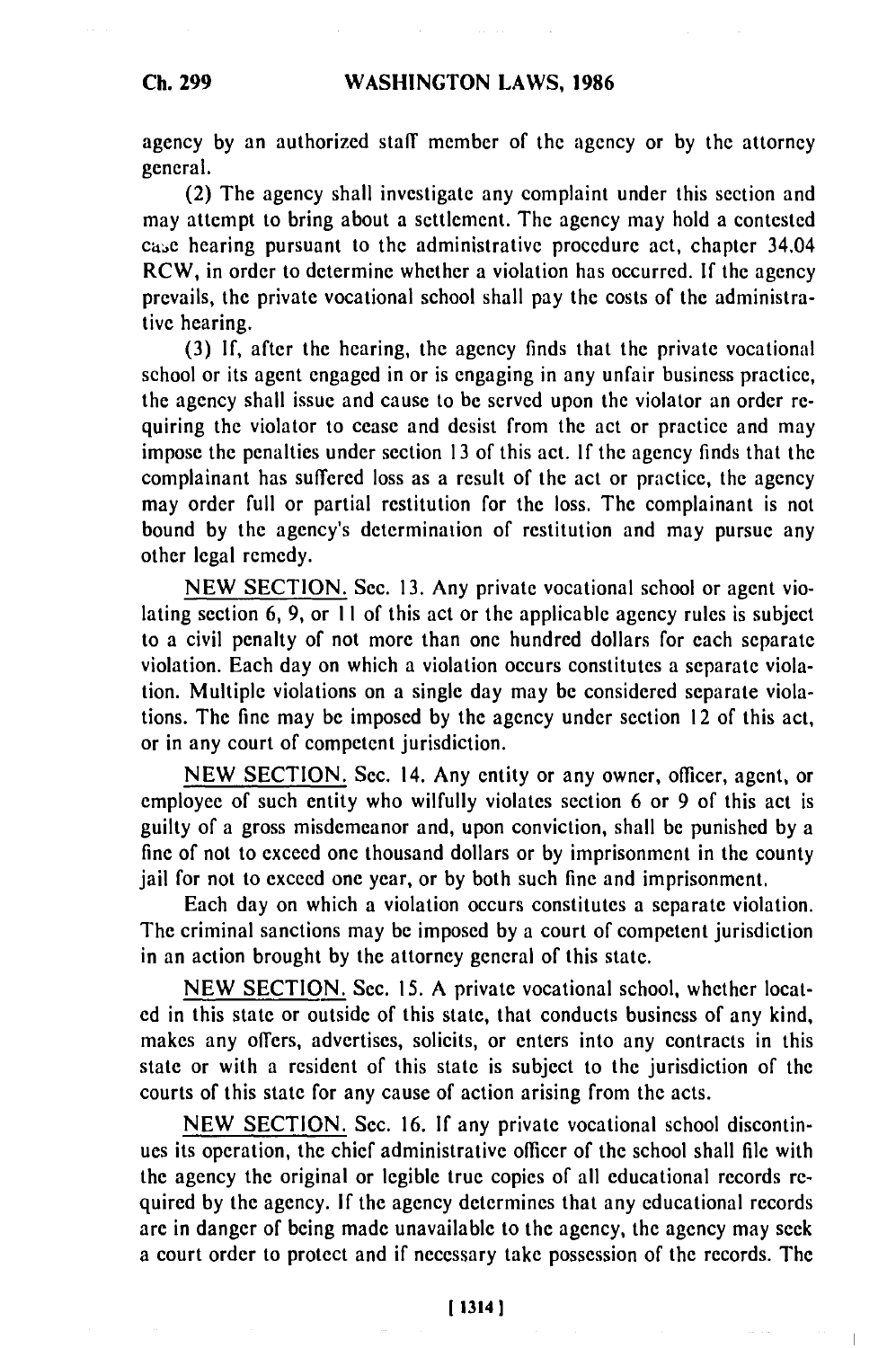agency shall cause to be maintained a permanent file of educational records coming into its possession.

NEW SECTION. Sec. 17. If a student or prospective student is a resident of this state at the time any contract relating to payment for education or any note, instrument, or other evidence of indebtedness relating thereto is entered into, section 18 of this act shall govern the rights of the parties to the contract or evidence of indebtedness. **If** a contract or evidence of indebtedness contains any of the following agreements, the contract is voidable at the option of the student or prospective student:

(I) That the law of another state shall apply;

(2) That the maker or any person liable on the contract or evidence of indebtedness consents to the jurisdiction of another state;

(3) That another person is authorized to confess judgment on the contract or evidence of indebtedness; or

(4) That fixes venue.

NEW SECTION. Sec. 18. A note, instrument, or other evidence of indebtedness or contract relating to payment for education is not enforceable in the courts of this state by a private vocational school or holder of the instrument unless the private vocational school was licensed under this chapter at the time the note, instrument, or other evidence of indebtedness or contract was entered into.

NEW SECTION. Sec. 19. The attorney general or the prosecuting attorney of any county in which a private vocational school or agent of the school is found may bring an action in any court of competent jurisdiction for the enforcement of this chapter. The court may issue an injunction or grant any other appropriate form of relief.

NEW SECTION. Sec. 20. The agency may seek injunctive relief, after giving notice to the affected party, in a court of competent jurisdiction for a violation of this chapter or the rules adopted under this chapter. The agency need not allege or prove that the agency has no adequate remedy at law. The right of injunction provided in this section is in addition to any other legal remedy which the agency has and is in addition to any right of criminal prosecution provided by law. The existence of agency action with respect to alleged violations of this chapter and rules adopted under this chapter does not operate as a bar to an action for injunctive relief under this section.

NEW SECTION. Sec. 21. A violation of this chapter or the rules adopted under this chapter affects the public interest and is an unfair or deceptive act or practice in violation of RCW 19.86.020 of the consumer protection act. The remedies and sanctions provided by this section shall not preclude application of other remedies and sanctions.

NEW SECTION. Sec. 22. The remedies and penalties provided for in this chapter are nonexclusive and cumulative and do not affect any other actions or proceedings.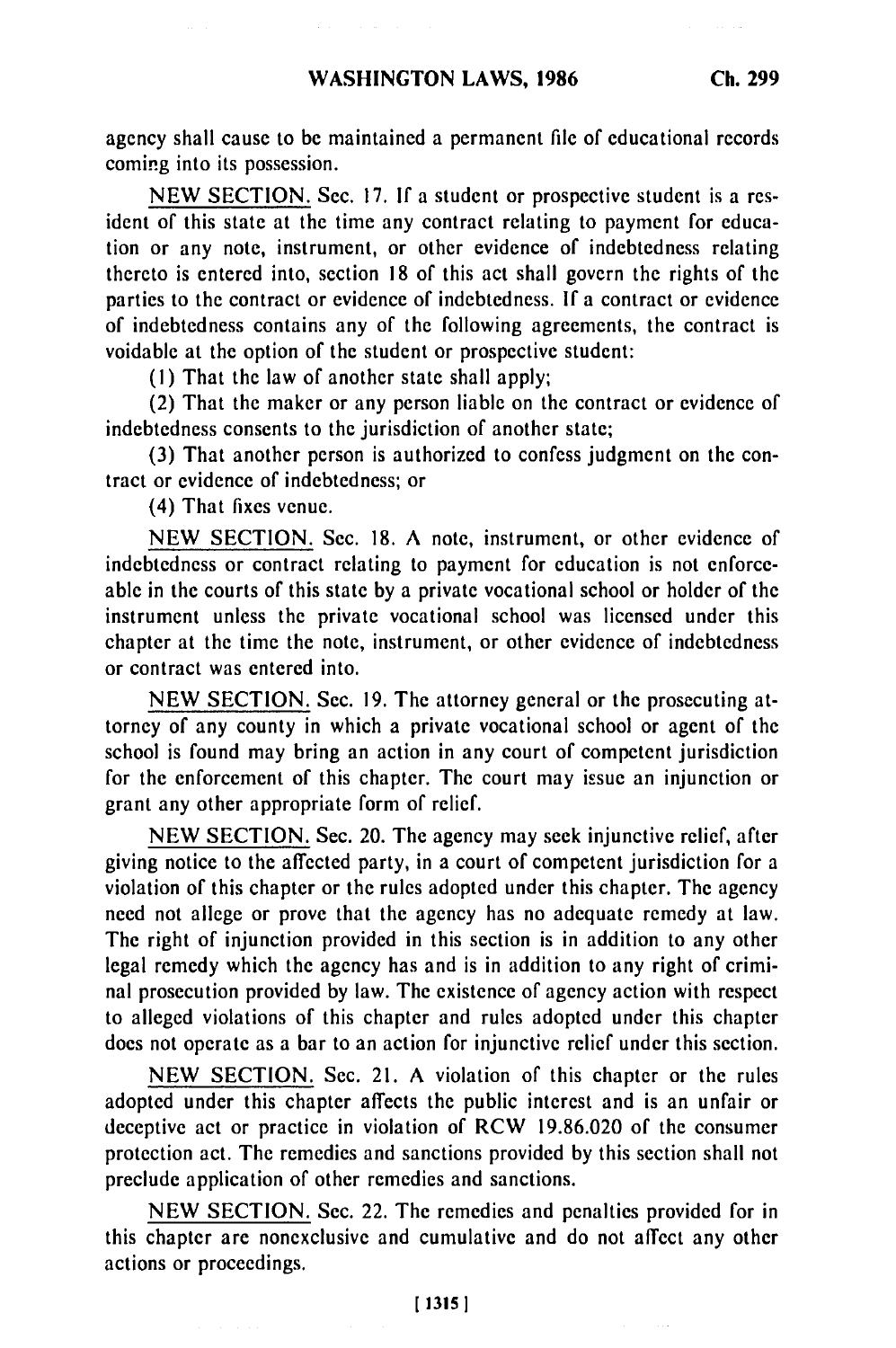*\*NEW SECTION. Sec. 23. The agency shall, within sixty days after the effective date of this act and annually thereafter, empanel a private vocational school advisory committee. Said committee shall serve as advisors in the implementation of this chapter and for such other liaison purposes as the agency may determine. It shall consist of no less than seven and no more than eleven persons who are practitioners in proprietary education hut one of whom is a recent graduate of a proprietary school. Consideration in making appointments shall be given to maintaining a geographic balance among areas of the state and achieving a balanced representation of occupational specialties offered among private vocational schools state-wide. The committee shall meet at least quarterly. Members shall serve without pay but be reimbursed for travel expenses as provided under RCW 43.0.3.050 and 43.03.060 as now or hereafter amended. The committee shall adopt bylaws and elect officers from among its members annually.*

**\*Sec. 23 was vetoed, see message at end of chapter.**

Sec. 24. Section 2, chapter **1,60,** Laws of 1917 as amended by section **6,** chapter 53, Laws of 1981 and RCW 18.50.040 are each amended to read as follows:

(i) Any person seeking to be examined shall present to the director, at least forty-five days before the commencement of the examination, a written application on a form or forms provided by the director setting forth under affidavit such information as the director may require and proof the candidate has received a high school degree or its equivalent; that the candidate is twenty-one years of age or older; that the candidate has received a certificate or diploma from a midwifery program accredited by the director and ((registered)) licensed under chapter ((28B.05 RCW)) 28C.-- RCW (sections 1 through 23 of this 1986 act), when applicable, or a certificate or diploma in a foreign institution on midwifery of equal requirements conferring the full right to practice midwifery in the country in which it was issued. The diploma must bear the seal of the institution from which the applicant was graduated. Foreign candidates must present with the application a translation of the foreign certificate or diploma made by and under the seal of the consulate of the country in which the certificate or diploma was issued.

(2) The candidate shall meet the following conditions:

(a) Obtaining a minimum period of midwifery training for at least three years including the study of the basic nursing skills that the department shall prescribe by rule. However, if the applicant is a registered nurse under chapter 18.88 RCW, a licensed practical nurse under chapter 18.78 RCW, or has had previous nursing education or practical midwifery experience, the required period of training may be reduced depending upon the extent of the candidate's qualifications as determined under rules adopted by the department. In no case shall the training be reduced to a period of less than two years.

#### **113161**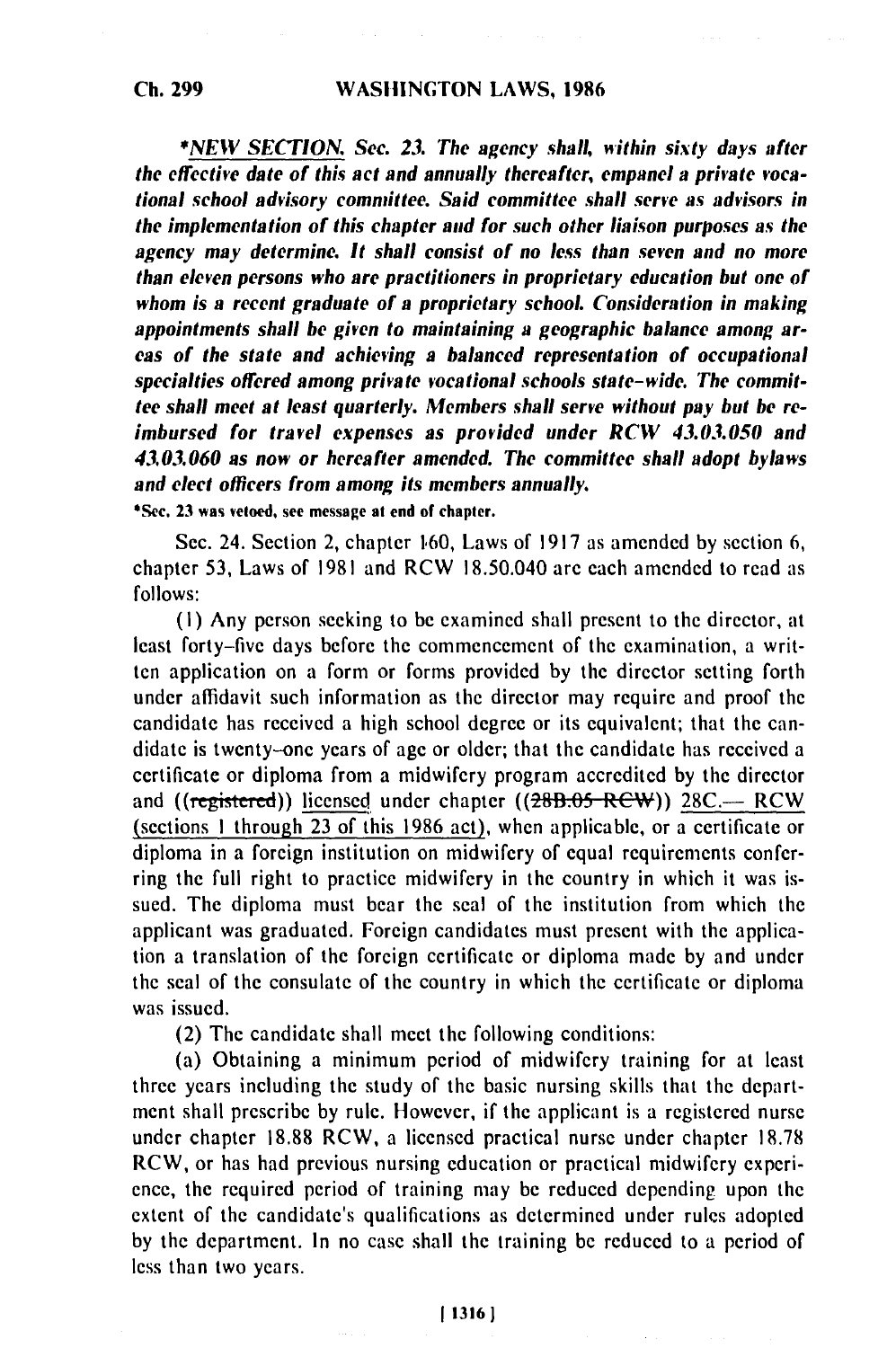**(b)** Meeting minimum educational requirements which shall include studying obstetrics; neonatal pediatrics; basic sciences; female reproductive anatomy and physiology; behavioral sciences; childbirth education; community care; obstetrical pharmacology; epidemiology; gynecology; family planning; genetics; embryology; neonatology; the medical and legal aspects of midwifery; nutrition during pregnancy and lactation; breast feeding; nursing skills, including but not limited to injections, administering intravenous fluids, catheterization, and aseptic technique; and such other requirements prescribed by rule.

(c) For a student midwife during training, undertaking the care of not less than fifty women in each of the prenatal, intrapartum, and early postpartum periods, but the same women need not be seen through all three periods. A student midwife may be issued a permit upon the satisfactory completion of the requirements in (a), (b), and (c) of this subsection and the satisfactory completion of the licensure examination required by RCW 18.50.060. The permit permits the student midwife to practice under the supervision of a midwife licensed under this chapter, a physician licensed under chapter 18.57 or 18.71 RCW, or a certified nurse-midwife licensed under the authority of chapter 18.88 RCW. The permit shall expire within one year of issuance and may be extended as provided by rule.

(d) Observing an additional fifty women in the intrapartum period before the candidate qualifies for a license.

The training required under this section shall include training in either hospitals or alternative birth settings or both with particular emphasis on learning the ability to differentiate between low-risk and high-risk pregnancies.

Sec. 25. Section 31, chapter **1,** Laws of 1973 as last amended by section 8, chapter 414, Laws of 1985 and RCW 42.17.310 are each amended to read as follows:

(I) The following are exempt from public inspection and copying:

(a) Personal information in any files maintained for students in public schools, patients or clients of public institutions or public health agencies, welfare recipients, prisoners, probationers, or parolees.

(b) Personal information in files maintained for employees, appointees, or elected officials of any public agency to the extent that disclosure would violate their right to privacy.

(c) Information required of any taxpayer in connection with the assessment or collection of any tax if the disclosure of the information to other persons would (i) be prohibited to such persons by RCW 82.32.330 or (ii) violate the taxpayer's right to privacy or result in unfair competitive disadvantage to the taxpayer.

(d) Specific intelligence information and specific investigative records compiled by investigative, law enforcement, and penology agencies, and state agencies vested with the responsibility to discipline members of any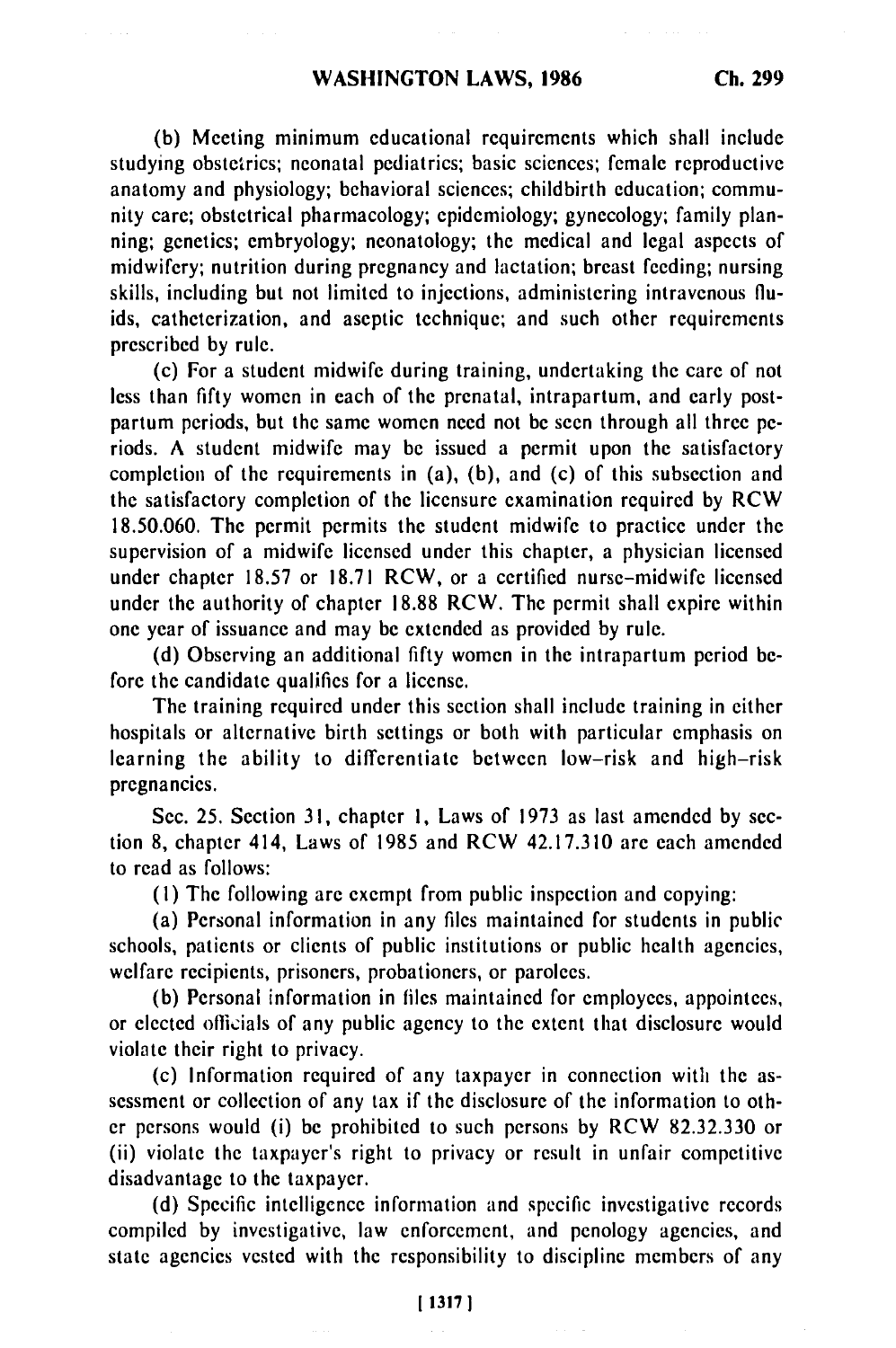profession, the nondisclosure of which is essential to effective law enforcement or for the protection of any person's right to privacy.

(e) Information revealing the identity of persons who file complaints with investigative, law enforcement, or penology agencies, other than the public disclosure commission, if disclosure would endanger any person's life, physical safety, or property: PROVIDED, That if at the time the complaint is filed the complainant indicates a desire for disclosure or nondisclosure, such desire shall govern: PROVIDED, FURTHER, That all complaints filed with the public disclosure commission about any elected official or candidate for public office must be made in writing and signed by the complainant under oath.

(f) Test questions, scoring keys, and other examination data used to administer a license, employment, or academic examination.

(g) Except as provided by chapter 8.26 RCW, the contents of real estate appraisals, made for or by any agency relative to the acquisition or sale of property, until the project or prospective sale is abandoned or until such time as all of the property has been acquired or the property to which the sale appraisal relates is sold, but in no event shall disclosure be denied for more than three years after the appraisal.

(h) Valuable formulae, designs, drawings, and research data obtained by any agency within five years of the request for disclosure when disclosure would produce private gain and public loss.

(i) Preliminary drafts, notes, recommendations, and intra-agency memorandums in which opinions are expressed or policies formulated or recommended except that a specific record shall not be exempt when publicly cited by an agency in connection with any agency action.

(j) Records which are relevant to a controversy to which an agency is a party but which records would not be available to another party under the rules of pretrial discovery for causes pending in the superior courts.

(k) Records, maps, or other information identifying the location of archaeological sites in order to avoid the looting or depredation of such sites.

(I) Any library record, the primary purpose of which is to maintain control of library materials, or to gain access to information, which discloses or could be used to disclose the identity of a library user.

(m) Financial information supplied by or on behalf of a person, firm, or corporation for the purpose of qualifying to submit a bid or proposal for (a) a ferry system construction or repair contract as required by RCW 47- .60.680 through 47.60.750 or (b) highway construction or improvement as required by RCW 47.28.070.

(n) Railroad company contracts filed with the utilities and transportation commission under RCW 81.34.070, except that the summaries of the contracts are open to public inspection and copying as otherwise provided by this chapter.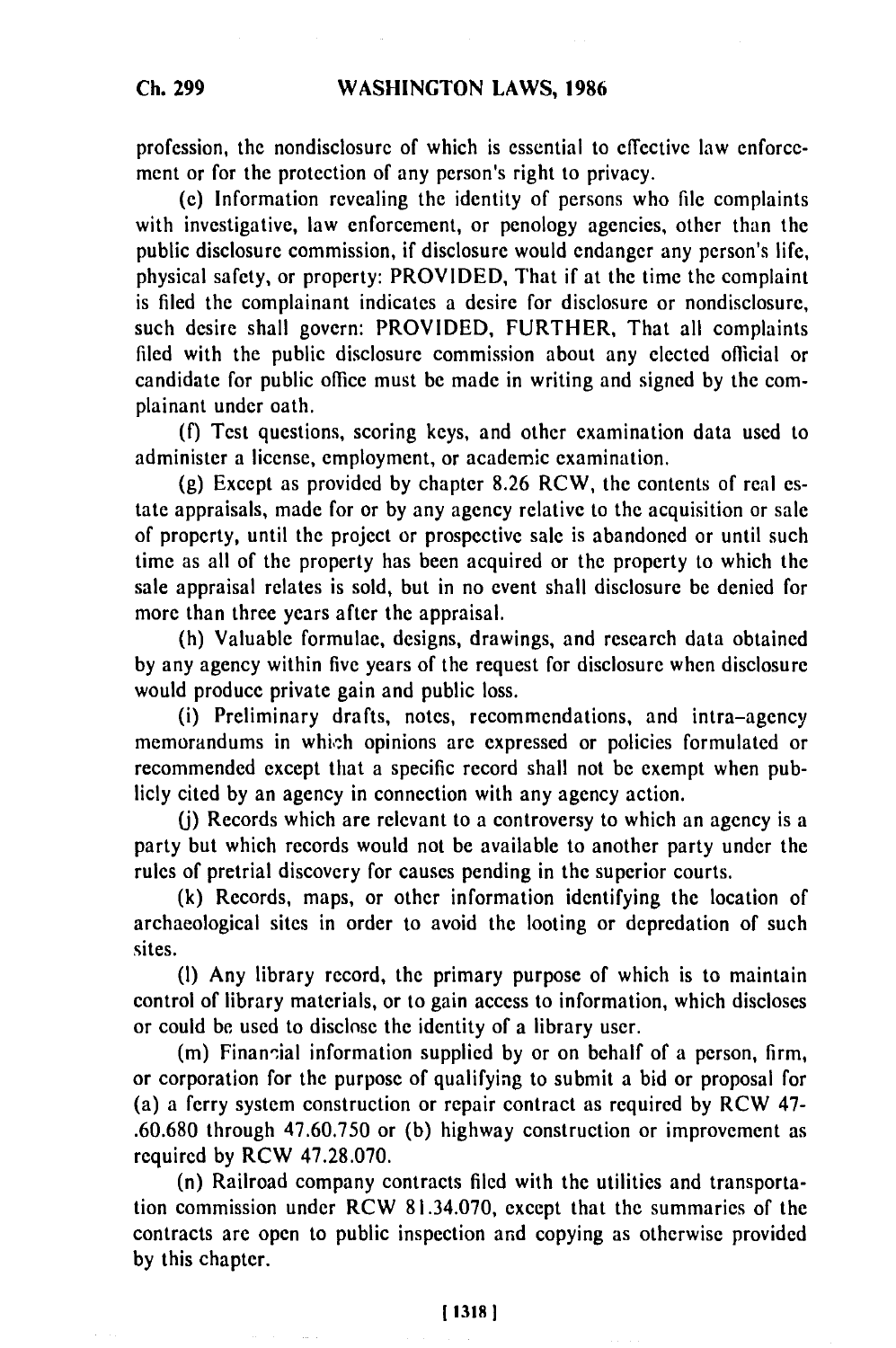(o) Financial disclosures filed **by** private vocational schools under chapter **28C.-** RCW (sections **I** through **23** of this **1986** act).

(2) Except for information described in subsection  $(1)(c)(i)$  of this section and confidential income data exempted from public inspection pursuant to RCW 84.40.020, the exemptions of this section are inapplicable to the extent that information, the disclosure of which would violate personal privacy or vital governmental interests, can **be** deleted from the specific records sought. No exemption may be construed to permit the nondisclosure of statistical information not descriptive of any readily identifiable person or persons.

**(3)** Inspection or copying of any specific records exempt under the provisions of this section may **be** permitted if the superior court in the county in which the record is maintained finds, after a hearing with notice thereof to every person in interest and the agency, that the exemption of such records is clearly unnecessary to protect any individual's right of privacy or any vital governmental function.

(4) Agency responses refusing, in whole or in part, inspection of any public record shall include a statement of the specific exemption authorizing the withholding of the record (or part) and a brief explanation of how the exemption applies to the record withheld.

**NEW SECTION.** Sec. **26.** The following acts or parts of acts are each repealed:

**(1)** Section **I,** chapter **188,** Laws of **1979 ex.** sess. and RCW **28B.05- .010;**

(2) Section 2, chapter **188,** Laws of **1979 ex.** sess. and RCW **2813.05-** .020;

**(3)** Section **3,** chapter 188, Laws of **1979 ex.** sess., section **1,** chapter 283, Laws of 1981, section 44, chapter **370,** Laws of 1985 and RCW 28B- **.05.030;**

(4) Section 4. chapter **188,** Laws of **1979 ex.** sess., section **1,** chapter **82,** Laws of **1980.** iection 2, chapter **283,** Laws of **1981,** section **1,** chapter **266,** Laws of **1983,** section **96,** chapter **7,** Laws of **1985** and RCW **28B.05-** .040;

**(5)** Section 5, chapter **188,** Laws of **1979 ex.** sess., section 45, chapter **370,** Laws of **1985** and RCW **28B.05.050;**

**(6)** Section **6,** chapter **188,** Laws of **1979 ex.** sess. and RCW **2813.05- .060;**

**(7)** Section **7,** chapter **188,** Laws of **1979** ex. sess. and RCW 28B.05- **.070;**

**(8)** Section 8, chapter 188, Laws of **1979** ex. sess. and RCW 28B.05- .080;

(9) Section 9, chapter 188, Laws of 1979 ex. sess. and RCW 28B.05- .090;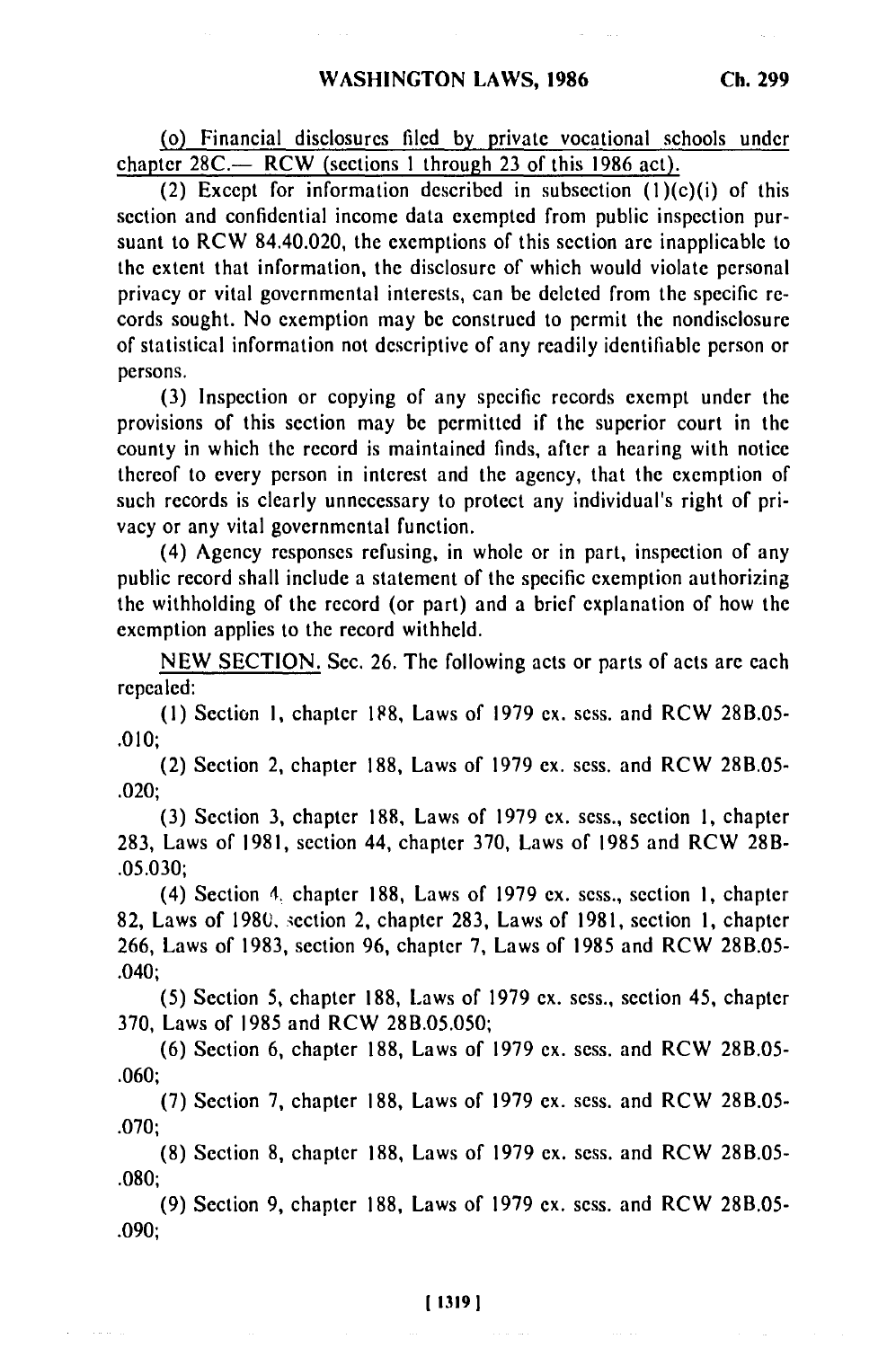## **WASHINGTON** LAWS, **1986**

**(10)** Section **10,** chapter 188, Laws of 1979 ex. sess. and RCW 28B-**.05. 100; (11)** Section **11,** chapter 188, Laws of 1979 ex. sess. and RCW 28B-**.05.110;** (12) Section 12, chapter 188, Laws of 1979 ex. sess. and RCW 28B-**.05.120; (13)** Section **13,** chapter 188, Laws of 1979 ex. sess., section **3,** chapter 283, Laws of 1981, section 46, chapter 370, Laws of 1985 and RCW 28B-**.05.130;** (14) Section 14, chapter 188, Laws of 1979 ex. sess. and RCW 28B-.05.140; **(15)** Section **15,** chapter 188, Laws of 1979 ex. sess. and RCW 28B-**.05.150; (16)** Section **16,** chapter 188, Laws of 1979 ex. sess. and RCW 28B-**.05.160; (17)** Section **17,** chapter 188, Laws of 1979 ex. sess. and RCW 28B-**.05.170; (18)** Section **18,** chapter 188, Laws of 1979 ex. sess. and RCW 28B-**.05.180; (19)** Section **19,** chapter 188, Laws of 1979 ex. sess. and RCW 28B-**.05.190;** (20) Section 20, chapter 188, Laws of 1979 ex. sess. and RCW 28B-**.05.200;** (21) Section 21, chapter 188, Laws of 1979 ex. sess. and RCW 28B-**.05.2 10;** (22) Section 22, chapter 188, Laws of 1979 ex. sess. and RCW 28B-**.05.220; (23)** Section **23,** chapter 188, Laws of 1979 ex. sess. and RCW 28B-**.05.230;** (24) Section 24, chapter 188, Laws of 1979 ex. sess. and RCW 28B-.05.240; **(25)** Section **27,** chapter 188, Laws of 1979 ex. sess. and RCW 28B- .05.900; (26) Section 28, chapter 188, Laws of 1979 ex. sess. and RCW 28B- .05.950; (27) Section 19, chapter 197, Laws of 1983 and RCW 43.131.291; and (28) Section 45, chapter 197, Laws of 1983 and RCW 43.131.292. NEW SECTION. Sec. 27. **If** any provision of this act or its application

to any person or circumstance is held invalid, the remainder of the act or the application of the provision to other persons or circumstances is not affected.

NEW SECTION. Sec. 28. A private vocational school registered under chapter 188, Laws of 1979, as amended, as of June 30, 1986, shall be

## **1 1320 1**